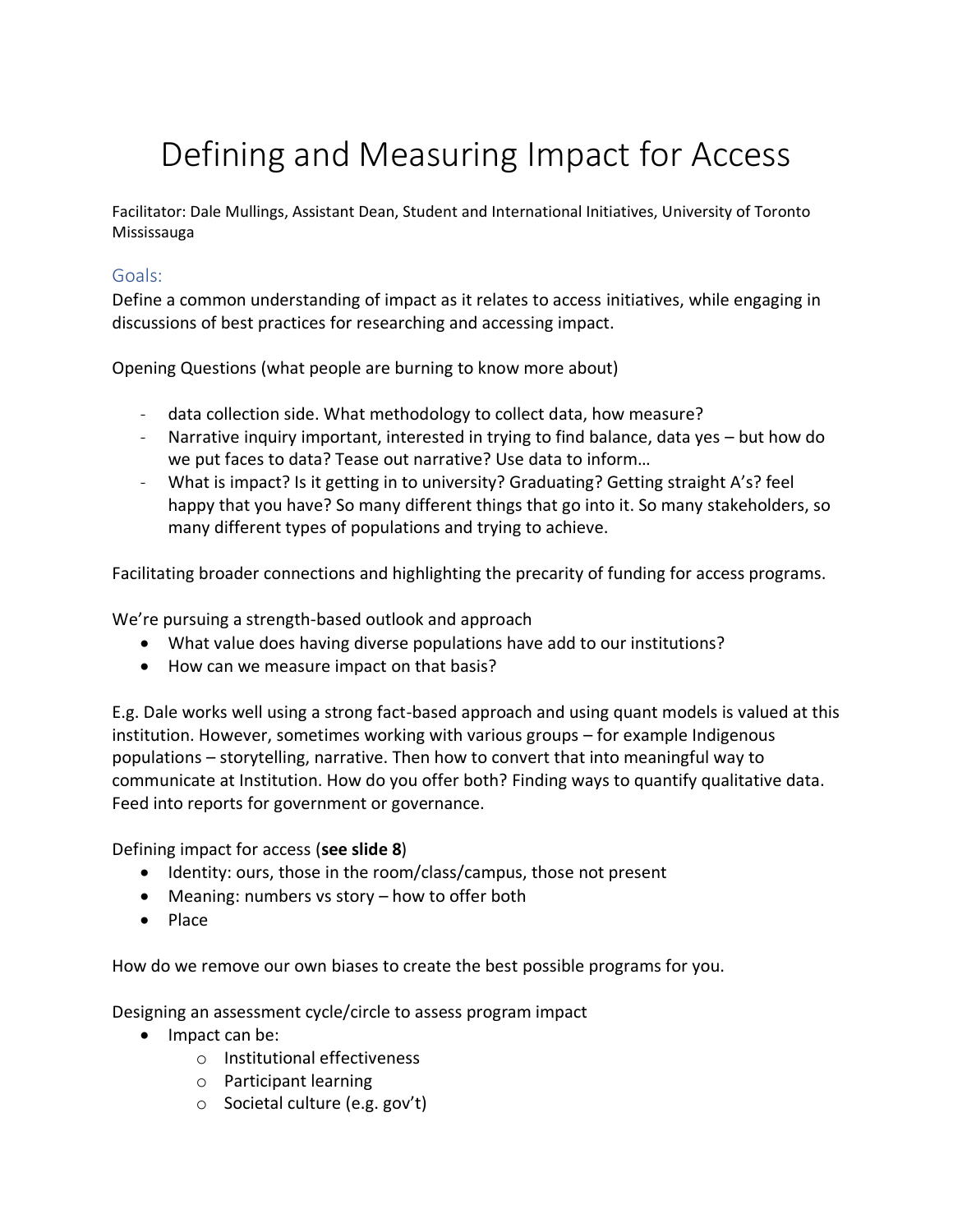Community impact – if we are able to have students access education, who are not traditional, they are impacting their own communities. Investment in that community – ability for that community to strengthen, grow and change. And society as a whole – political perspectives, ideas, expands and more valuable.

Impact may be more significant – not just outcomes – but impact can be process. If done by grounding in reciprocity and dialogue. Process can shift who we are as a university and how we are seen. When working with community agencies and certain partners for example.

# Strategies for Assessing Impact for Success

Expectations, Hopes, Dreams, Need

- Defining impact of access
	- o What is 'impact'?
	- o How do we collect data to measure impact?
	- $\circ$  How do we put faces to the data (narrative inquiry)?
- What are the assets we need to look at?
- Benefits of access?

Consider at all levels who we are working with and barriers, and how we're attempting to collect data (e.g. email isn't a feasible method for everyone). Also consider parental consent for youth.

- Benchmarking
- Focus groups
- Rubrics
- Oral storytelling
- Personas
	- o Conversations, observations, product (e.g. group project)
	- o Talking to other people in the circles of care
	- o Creating alumni groups
	- o Shaping strategy based on their insights

Helps with sustainability and succession planning

Effectiveness measure

- − can be how many bringing in, how many graduating
- − Another program may be about learning impacts
- − May be societal or cultural impact, may be that the government recognizes that certain populations are underrepresented so they want groups to join for societal impact.
- − Specific point in cycle that identifies who or what might be missing?

More about context, impacted on all areas, as thinking about who are stakeholders that are putting initiative forward, who are individuals that are creating. There will be gaps. Impact as it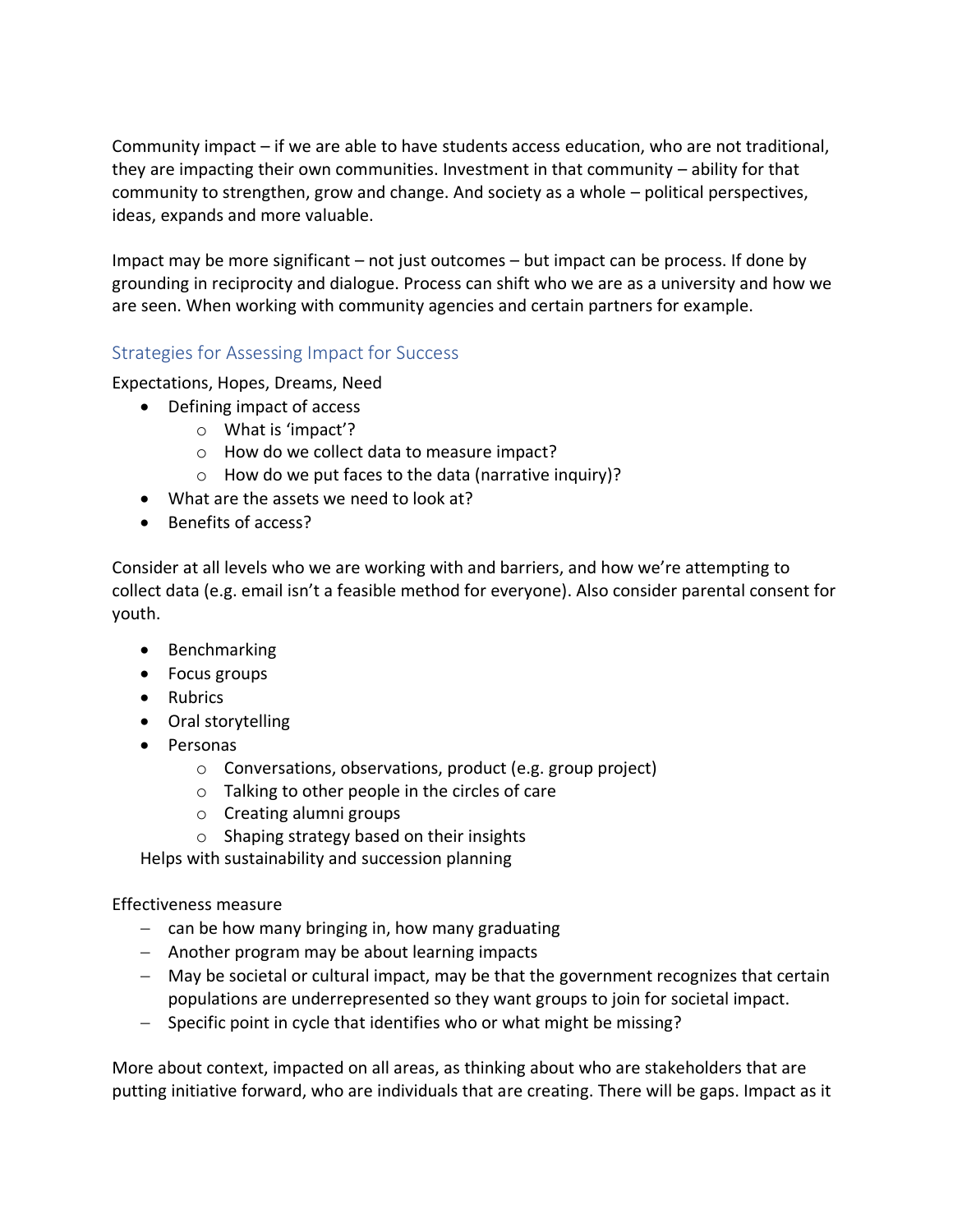relates to access programs is contextual based on variety of stakeholder invest – stakeholder needs may be different from participant all the way through to government.

# Defining Impact

- − Impact can be assessed for various outcomes and depends on stakeholder needs.
- − Engaging current and prospective students, especially black, indigenous, and racialized students, as well as their circle of care; first generation students too.
- − Also teachers, guidance counsellors, community group advocates, school boards, senior leadership within U of T departments (to be more deeply onboard)
- − Students who aren't coming directly from other schooling (e.g. from employment or after a break in schooling or from college)
- − Important to understand the context and uniqueness of our populations

# Discussion & Questions:

- − Creating reciprocity and reporting back when collecting data
- − Community as a verb vs a noun
- − Keep it simple: impact cannot only be measured in the language of academics
- − U of T needs data on who's missing from our classrooms
- − Those doing access work need to do some learning too
- − What we're measuring is contextual and it's a process
- − Theme internal and external lens. Spend time thinking and talking about internal processes that need to change within U of T. But when go out to talk to students about U of T (black students) they say they are going to go to York or Ryerson. What we are doing in our institution needs to be valuable to people and their lives outside of this place. We can have great access programs but if no trust in what we are doing here, it doesn't help.
- Q. How do we measure the experience of students who are here?
- Q. How to present info in a way that works for funders?
	- − Funders say what impact is experience has shown that funding groups are asking for less than what we are asking for at the program level. We/UofT usually hold ourselves to higher standard.
	- − Dissecting the unconscious bias of funders, who sometimes don't believe in what they're funding
	- − Community based how they perceive impact, how the access program(s) benefits or impacts them
	- − Investment in the leadership of community partners
- Q. How can we develop a more equity-informed approach to assessing impact?
- Q. Prioritization: What is U of T prioritizing? How can 'excellence' be more inclusive?
	- o Approaching these pieces without employing a colonial framework
		- o Thinking about future generations
	- − Make sure what we're doing is valuable to people outside of here and trusted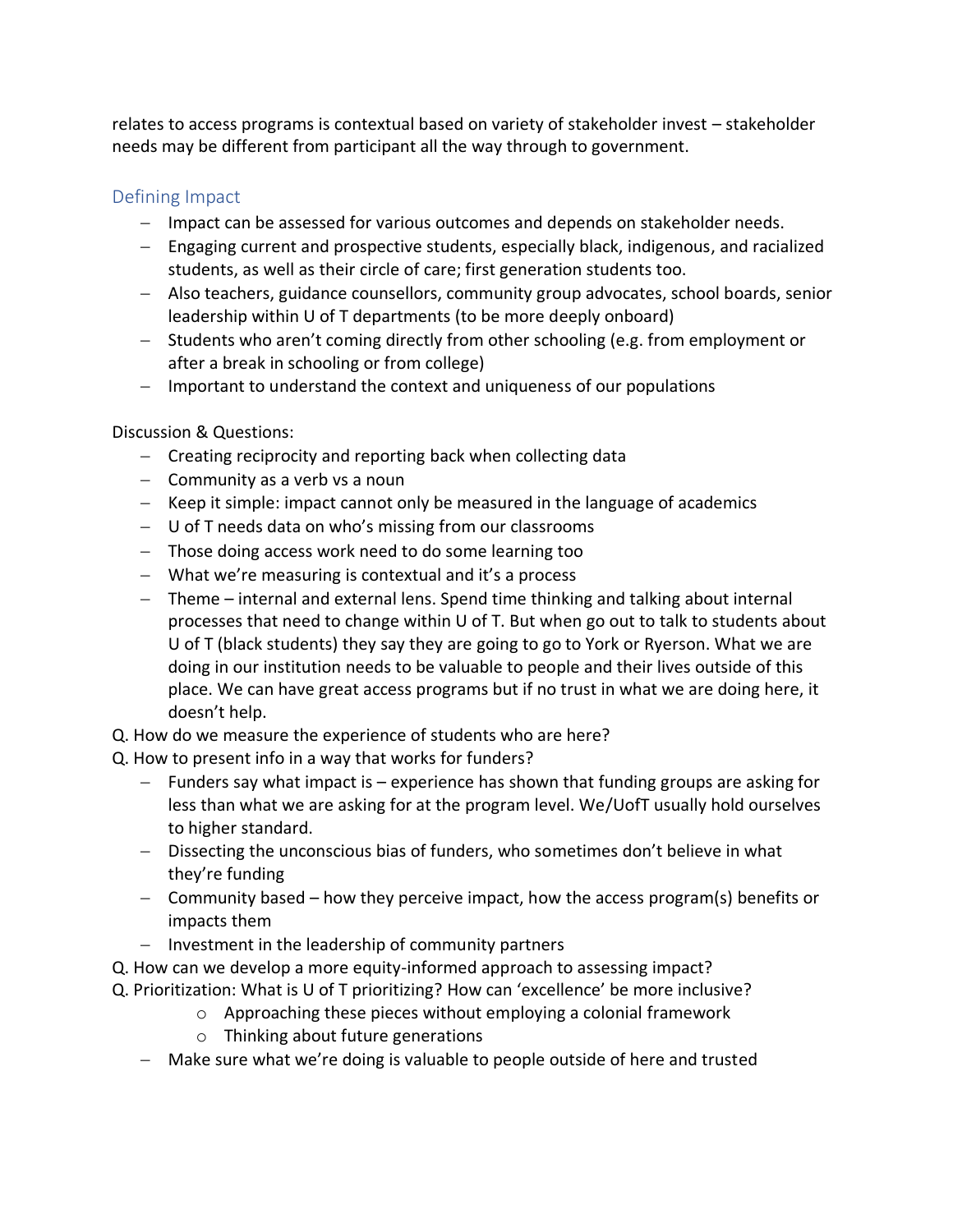− Strategies for accessing impact – how to capture experiences of students/participants to understand general experience. Understand barriers to traditional methods (surveys or focus groups).

### **Activity 1 – photos of flipchart paper** (see end pages).

Who are the populations you are engaging in your work?

- − High school kids
- − Grade school kids
- − Indigenous youth, LGBTQ
- − Big brother big sister, lower income youth
- − Newcomer programs
- − Post-secondary youth
- − Working with the community
- − Involving everyone youth and staff, incorporating different populations
- − Mature students (diverse ages)

What stakeholder groups other than target populations are involved?

- − Community partnerships
- − Clubs and groups
- − Working with associate professors
- − Third party groups and associations
- − Placement students

What impact are you seeking to achieve for various stakeholder groups?

− Trying to change students' lives and providing as much access and help as they can

Considering your access populations and various stakeholder needs – define and relate to initiatives

- − Sense of belonging even have one person you can ask questions to
- − Opportunity to define it differently, see how impact changes depending on the demographic
- − Value on the individual
- − Deciding what to reflect on, to tell people (individual stories), what we should keep to ourselves

What methods do you use to assess impact within your access programs or services?

- − Paper surveys
- − Online surveys
- − Videography reflections
- − Journaling
- − Assessments at the beginning and end (compare)
- − Looking at development over time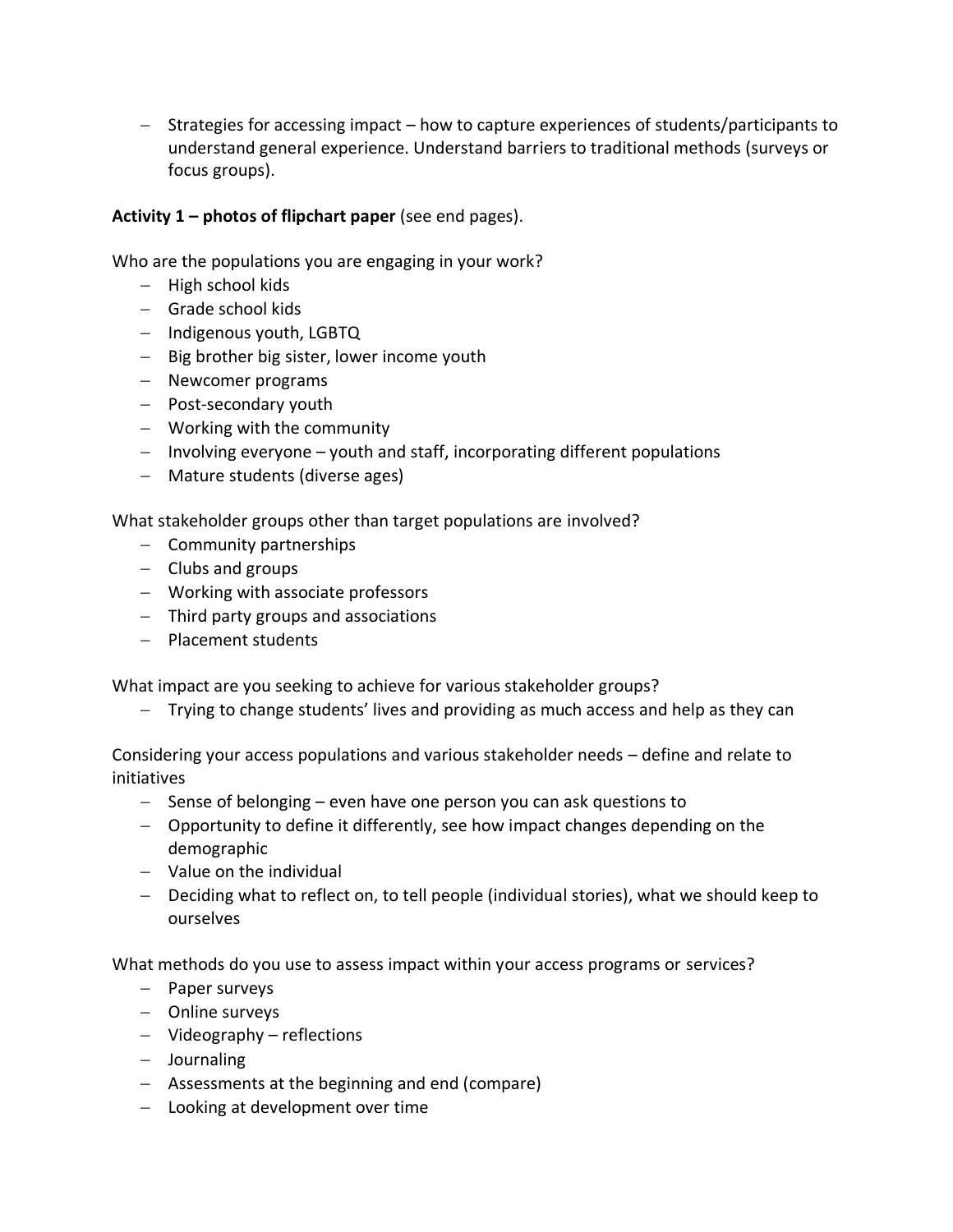- − Storytelling
- − Showcasing work dance, poetry, writing
- − Various narratives
- − Development shows the impact and the growth/development
- − Focus groups research placement student group
- − Tracking when they use affilliate resources (gym memberships etc.)

How might we develop a more equity informed approach to assessing impact as it relates to access initiatives?

- Smaller, shorter modules that give a taste of the program digestible and not intimidating
- Surveys that only send 1 question to each person, but have a broad reach
- Meeting people's other needs so they can give you their feedback
- Idea of importing a "lifetime guarantee" into our access programs
	- o Continuity of engagement (e.g. alumni programs, reunions, pins)

Category 1: Assessment methods

- − Pre post test
- − Focus groups
- − Storytelling
- − Video groups
- − Surveys
- − Happy or not buttons
- − Feedback post its
- − Bulletin boards
- − Anonymous suggestion box
- − Promoter score (spectrums)
- − Photo voice
- − Emojis

Category 2: A company with an exceptional user experience

- − Google
- − Ikea
- − Eataly
- − Everything in one place, live editing
- − Design on the floor

Access Assessment Mash-up

- − Smiley face buttons to show satisfaction
- − Seeking more feedback after initial reflection (e.g. telling the target group the reflections they received and asking for more e.g. 30 people liked this, but 50 did not. Can you provide more info as to why this is true?)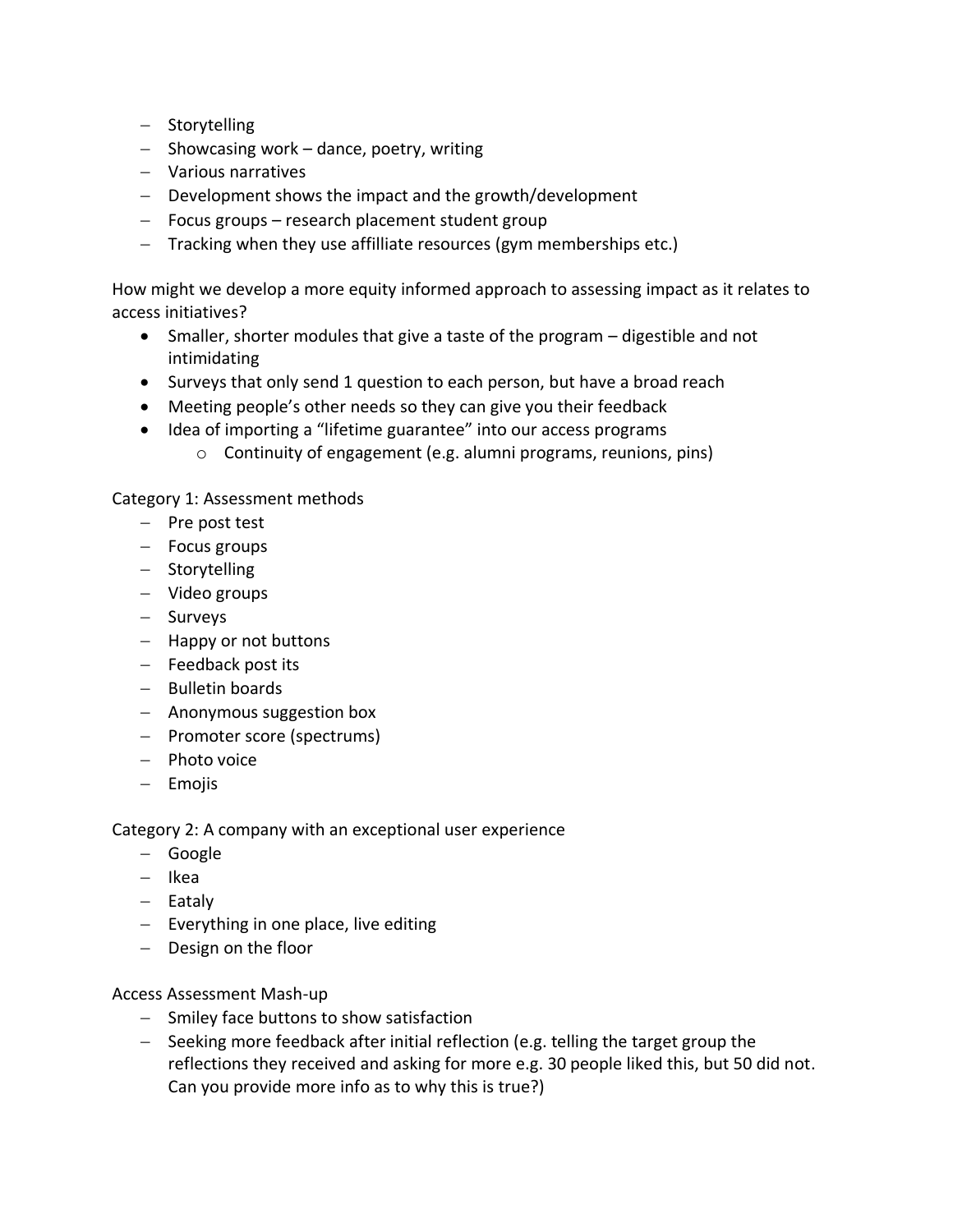- − Child-minding Ikea have staff take care of kids while parents etc., shop seeking reflections on that
- − Loblaws online shopping accessible, but they also take info on demographics, recommendations for future purchases.
- − Grant writing proposals to and back to the government reporting
	- $\circ$  Grants can be precarious at times tied to 2 or maybe 3 year packages, government changes. Even if you have a three-year grant, government shifts and don't know if funding is coming. You may receive it in February and must spend it by March 31.

#### **General discussion**

People providing funds – dissecting unconscious bias. Sometimes assigned to give funds but don't understand why these programs exist. At conference - people doing groundwork not necessarily the people who are responsible for the funds.

Duty of care is important – impact, aiming for sustainable positive impact. Succession planning. With duty of care not approaching some pieces using colonial methods but instead focus on intergenerational pieces. Thinking generationally challenging when initiatives funded on 1 or 2 year terms.

External pieces – how do we improve student perceptions of U of T? Conversation – we need to think about what we are measuring in terms of broader context of process – new thought.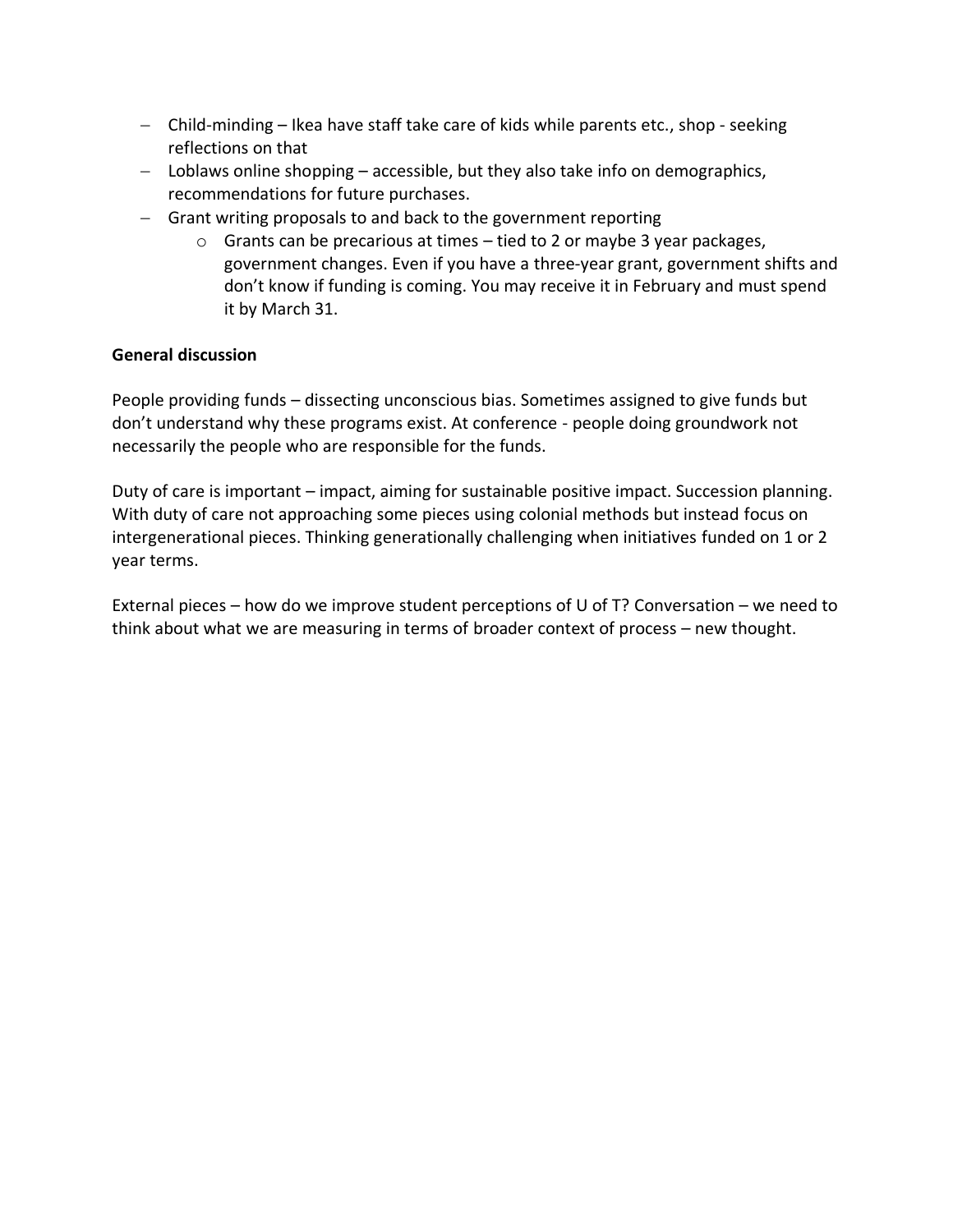AGENDA Đ ner / mortalamant sin ders **MANAGE** mining princes youth grade 5-12 - Feather of Colour  $\rightarrow$ Black apulations?  $\frac{1}{2}$ <br> $\frac{1}{2}$ <br> $\frac{1}{2}$ <br> $\frac{1}{2}$ <br> $\frac{1}{2}$ <br> $\frac{1}{2}$ <br> $\frac{1}{2}$ <br> $\frac{1}{2}$ <br> $\frac{1}{2}$ <br> $\frac{1}{2}$ <br> $\frac{1}{2}$ <br><br> $\frac{1}{2}$ <br><br><br><br><br><br><br><br><br><br><br><br><br><br><br><br><br> Indegeneral youth pour sur lunder quade Boulations IMPACT WE SEEK Quantitative Qualifative - Boot recruitment to the university -critical consciouses - Improved high-school grades - Cultural pride - Diasporie Amareness intersectional ideality Self-Determination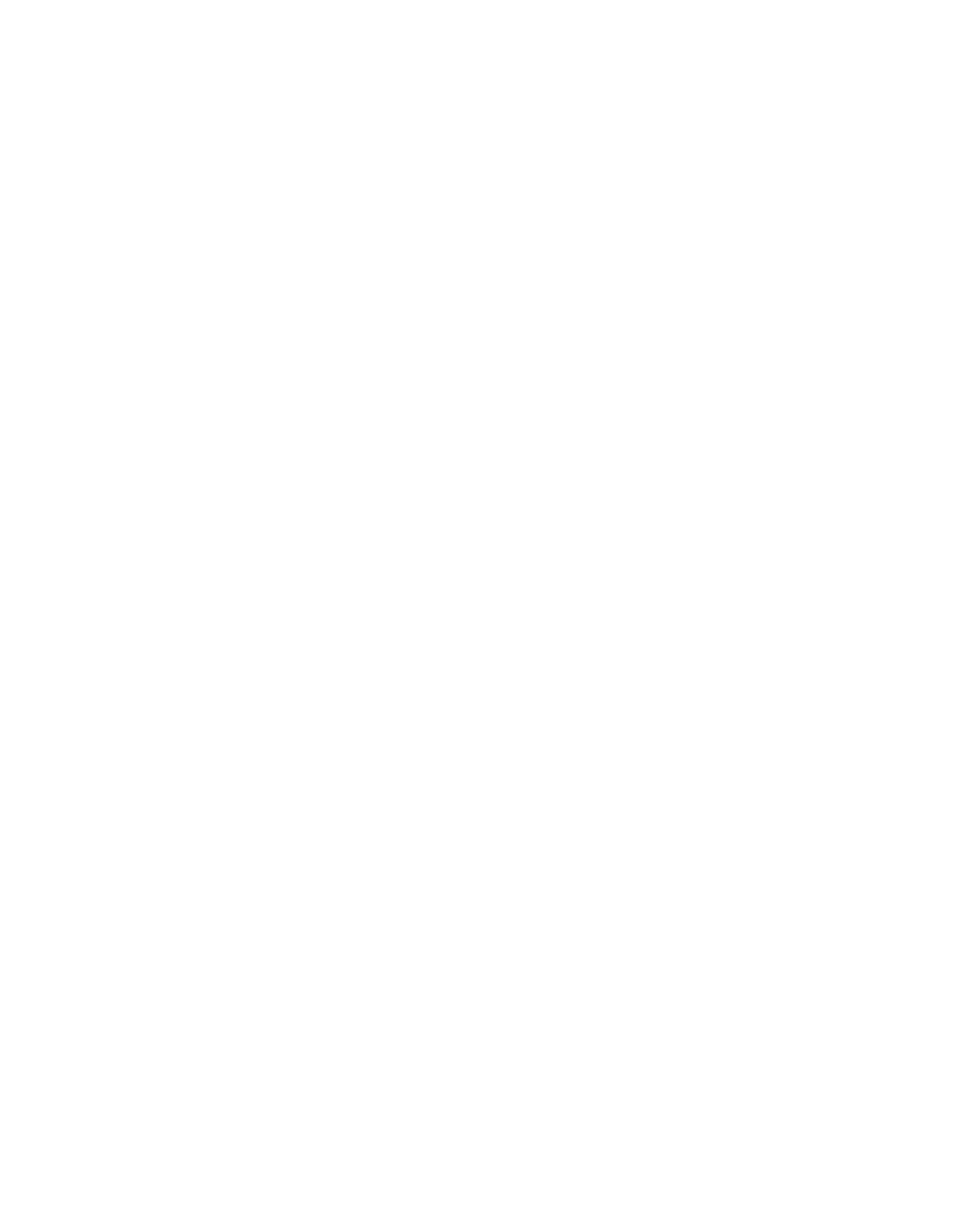630 POPULATIONS Current students Prospective students (Black, Indigenus, Rachlized, <sup>1 st</sup>emention<br>Circle of care for students<br>Tonne of care for students Teachers, Cavidance Commellers, School Boards Community Group Advocates, Community Agencies/Groups Leadership within llot's departments Non-traditional learners "non-standard) faculty IMPACT - more pathways to meeting require admision requirements institutional processes that are more inclusive eg. 3 yr degree > 1 yr non-degree > no guarantee to DISE . Public Perception of VofT Data flocess (set identification on applications Graduation Outcomes Profile forms & Scholarship Applications that measure competencies rather than volunteer (vork experience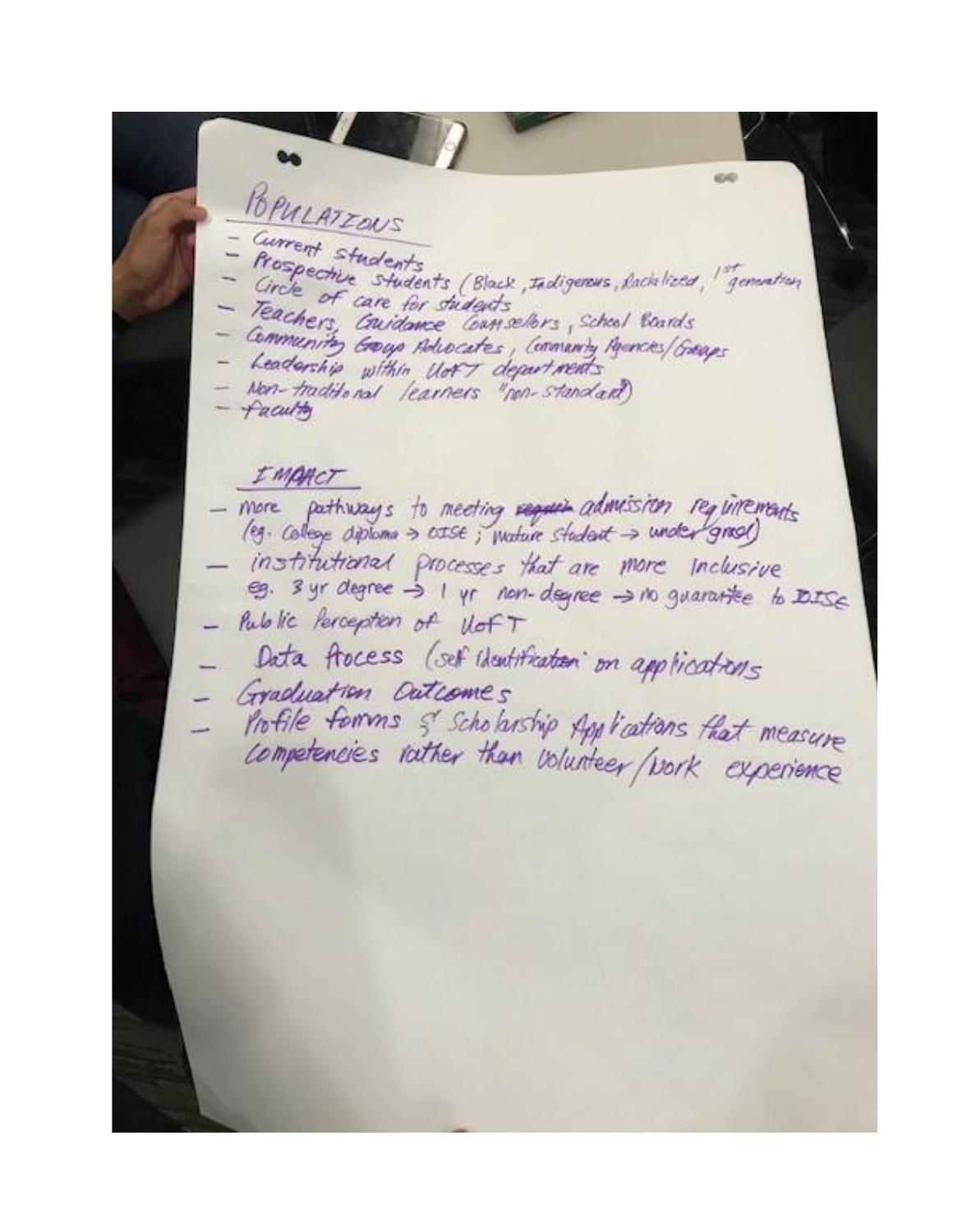\* RevierThand

60

- has be current chich from gearter populations.

- community

- helerganoty =>e.g. 'Black'

-aze.

-  $H_{\text{M}}$  (denoted -

· STAKEHOURKE GRUPS. pors

- Community feaster

\* Reteners.

\* Teaching / Learning Community.

\* the factilitation plans a rule

\* WHAT IMPACT ARE ME STOKING To ACHIEVE FOR LARING GREUPS?

> $=$  8/statutoility. -> reciprocity. -7 Community impact. -> has to balance needs of individuals us institution.

 $\times$  impact might be  $\lfloor$  km  $\rfloor$  bod by ever / staff us are sails PIS.

Tare we meansly the # of students who are moseny? I have do measure that experience while they are there) recenture (atantance) grade? porception?

**GO**